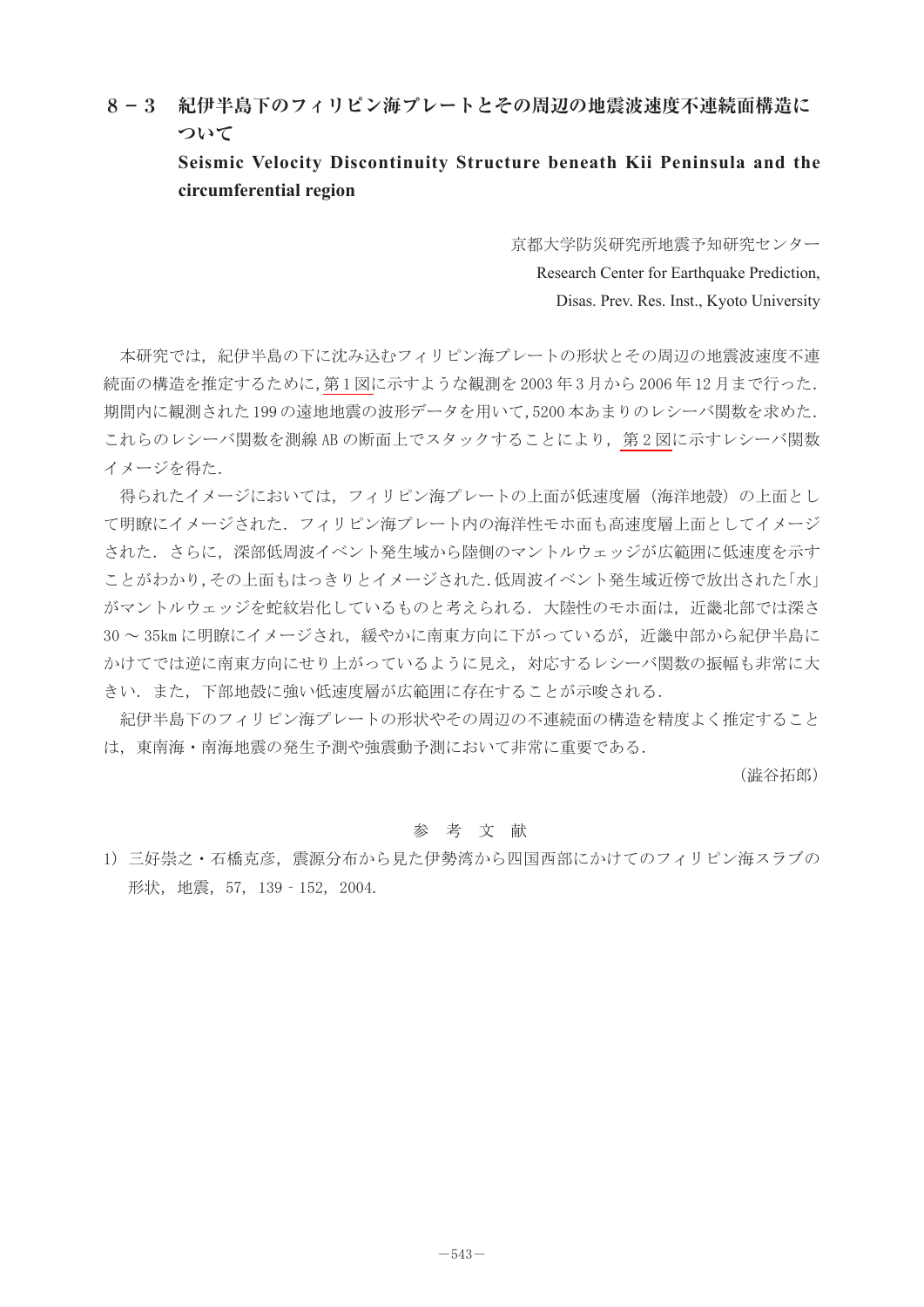<span id="page-1-0"></span>

- 第1図 観測点分布 (黒丸)と測線 (グレー太線). 和歌山県新宮市から京都府京丹後市まで約 5km 間隔で配置した. 我々が独自に展開した 35 の臨時観測点と測線 AB 近傍の 13 の定常観測点からなる.測線 AB での断面に ᷹ⷰὐಽᏓ㧔㤥ਣ㧕ߣ✢᷹㧔ࠣᄥ✢㧕㧚ጊ⋵ᣂችᏒࠄ߆੩ㇺᐭ੩ਤᓟᏒ߹ߢ ⚂MO おけるレシーバ関数イメージを第2図に示す. 赤丸は,気象庁カタログによる深部低周波イベントを示す. 青線は、三好・石橋<sup>1)</sup>による地震分布から推定されたフィリピン海プレート上面の等深度線で,数値はそ の深さ(km)を示す.緑丸は,2007 年 3 月から行っている観測点を示す. 殳᳇㧘ߪਣ⿒㧚ߔFSߦ࿑ ╙ ࠍࠫࡔࠗ㑐ᢙࡃࠪࠆߌ߅ߦᢿ㕙ߩߢ #\$ ✢᷹㧚ࠆߥࠄ߆ ╙ ࿑-
- Fig. 1 Distribution of seismic stations (solid circles) and a profile line (thick gray line). The stations were distributed in 5-km interval from Shingu, Wakayama to Kyotango, Kyoto, including 35 temporary stations deployed by us and 13 b-Kin interval from Simigu, wakayama to Kyotango, Kyoto, including 55 temporary stations deployed by us and 15<br>permanent stations near the line. A receiver function image on the cross-section along the line AB is shown in Red circles denote deep low frequency events determined by JMA. Blue lines indicate the isodepth contours of the upper surface of the Philippine Sea Plate estimated by Miyoshi and Ishibashi<sup>1)</sup>. The numbers at the contours denote the depth in km. Green circles show seismic stations which have been deployed since March 2007. NKPG- $\mathbf{r}$  and  $\mathbf{r}$